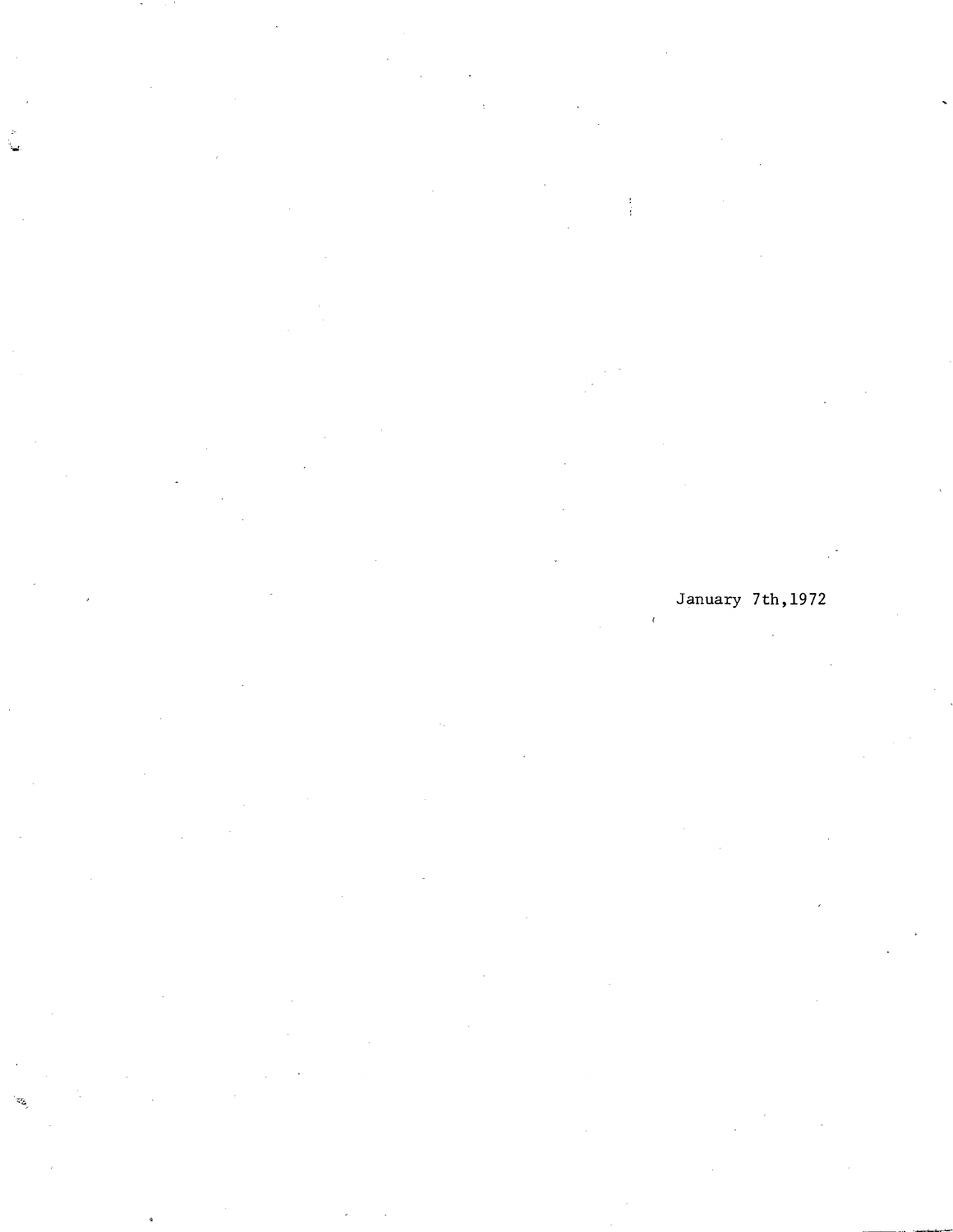Minutes of the tenth meeting of the Executive Committee of Faculty Council held in the Faculty Conference Room, 250 Allen Building, on Wednesday, January 7, 1972 at 2:40 p.m.

Members Present: R. D. Connor, Chairman; Drs. M. Kettner, G. Woods, J. Reid, I. Cooke, J. Vail, G. Dunn, P. K. Isaac, J. Svenne, G. Losey, Mr. D. Sutherland. (11) G. Richardson, Secretary

This meeting being a continuation of the ninth meeting, the agenda continued from the point at which discussion had terminated.

# XI. Letter From Dr. Gratzer (cont.).

In determining whether or not copies of the information form, that is the one giving the background and pertinent information about the nominee, should be sent to all Faculty members or just several sent to the departmental office for staff to read if they so wished, the following motion was made by Dr. Vail (Svenne):

"that the background information on nominees be sent to all members of Faculty Council."

An *amendment* to this motion was proposed by Dr. Cooke (Reid) namely:

"that copies of the background information be sent only to to departmental offices (two per office) and not to each member."

> Defeated 4 in favour

5 opposed

A vote taken on the original motion resulted in it being

Carried

6 in favour

 $\ddotsc$ 

2

2 opposed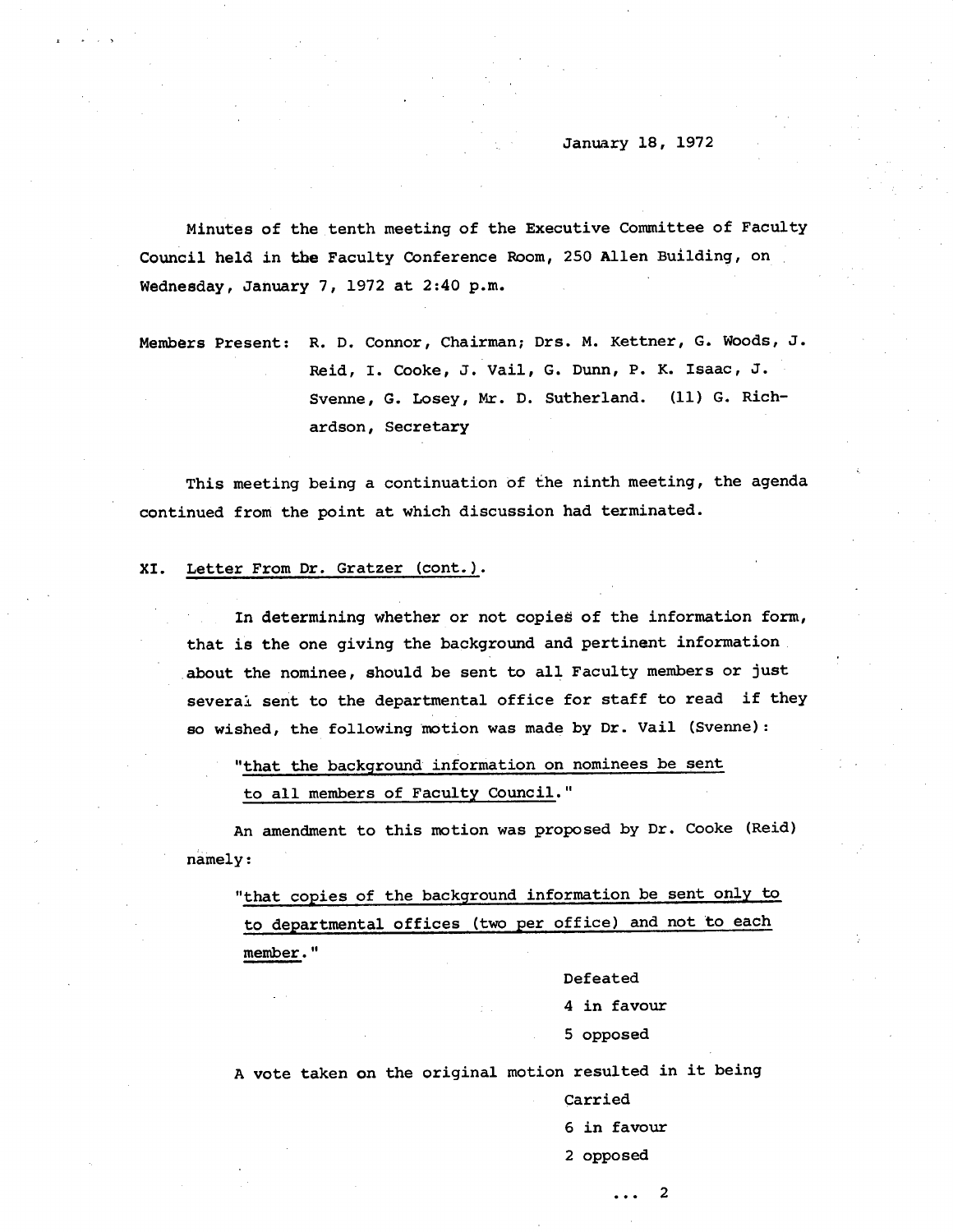In speaking with Dr. Gratzer subsequently, the Chairman stated that Dr. Gratzer had another recommendation that he wished considered by the Executive; this involved the distribution of Faculty Council minutes. Dr. Gratzer felt that it was not necessary to send copies of the minutes to each individual, but, that several copies sent to each of the departmental offices would be sufficient. Agendas would still be sent to each member.

 $-2-$ 

Dr. Reid suggested that only the important material, such as motions, was all that needed to be sent to individual members. The Chairman replied that the Faculty of Arts had tried this without success and had returned to sending copies of the complete minutes.

The discussion was concluded with the Committee agreeing that the current distribution of Faculty Council minutes should continue.

Before moving on to the next item of business, Dr. Reid wished clarification of the capacity in which Executive Committee recommendations reached Faculty Council. The Chairman stated that these were forwarded to Faculty Council as recommendations only and could be overruled by Council.

Dr. Vail suggested that they should be presented to Council in the form of motions which were subsequently moved by the Executive reporter. This he felt would initiate action on behalf of the Council. The Committee agreed and the Chairman asked Dr. Dunn, as Executive reporter to Council, if he would be willing to do this; he replied in the affirmative.

## VII. Terms of Reference - Student Standing Committee.

The Chairman asked Dean Cooke to speak to this item.

At the conclusion of Dr. Cooke's review of the terms, Dr. Reid asked whether or not an appellant could appear before the committee in support of his appeal. Dr. Cooke replied only if the appellant was invited by the committee; this would happen only if the committee was not unanimous in its decision and wanted more information from the appellant.

It was Dr. Kettner's impression that when the Executive Committee had set-up the Student Standing Committee it had wanted the appellant to have the right to appear. Dr. Cooke stated that

3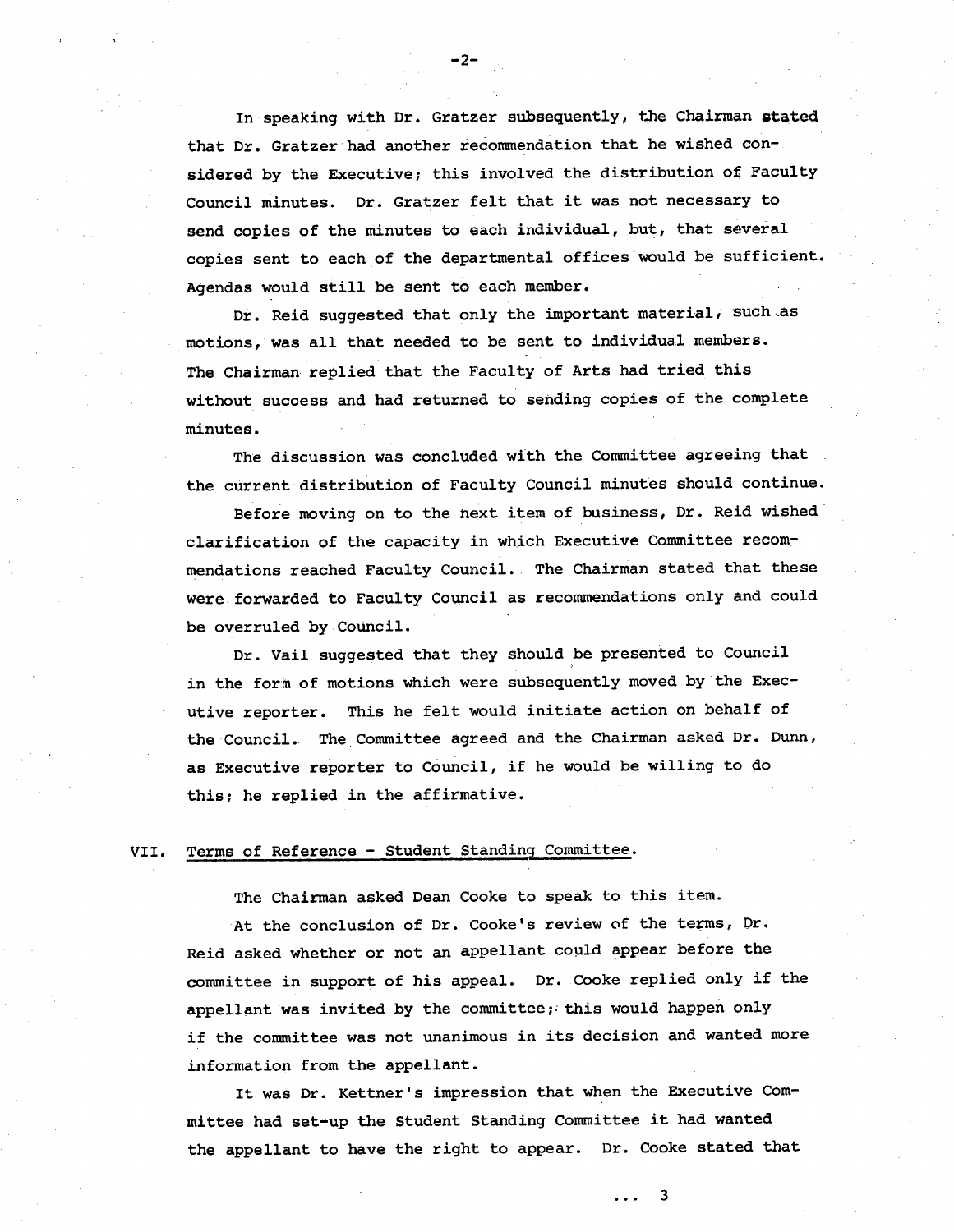the Student Standing Committee had not been given any such intruction. He stated that the members of the Student Standing Committee had discussed this matter thoroughly and had rejected it. He went on to say that the circumstances here were different from that in a court of law where an appeal was made against a conviction. In law the man is "an appellant from a judicial decision", in this case the appeal was a petition that an existing regulation applicable to all not be applied to him. Here the appellant wanted special consideration due to some extenuating circumstances. These circumstances were to be written down in a letter of appeal and sent to the committee; all members had knowledge of these. Prior to his appeal to the Student Standing Committee it was not unusual for the appellant to have had an interview with a student advisor and a meeting with one of the Deans to discuss his case.

-3-

It was Dr. Cooke's opinion that the appellant had adequate opportunity in which to voice his appeal and his presence before the committee was not necessary. No question and answer examination was needed to reveal the facts of the case. The rules were known. The student knew the circumstances which would cause him hardship were the rules to be applied blindly, so with these written down, the committee could weigh them.

Dean Isaac was of the opinion that inviting a student to appear before the committee could be more disadvantageous to him than helpful. Further to this, Dr. Svenne felt that if a student was invited to appear he would have a natural feeling of obligation to do so and would probably feel that if he declined, it would lessen his chances of a successful decision.

The Chairman pointed that if the right to appear before the committee was given to every appellant, the work load of the committee would increase very significantly. He also noted that consideration would have to be given to those appellants from out of town who would not always be available to come before the committee at their call. Further, to invite a student to attend might imply to some that he was on trial. Some, therefore, with quite legitimate petitions might not even apply for consideration. The Dean concluded by saying that every appellant who lost an appeal was sent a letter from himself stating that he could, if he so wished, take his appeal to the Serate Appeals Committee.

 $\overline{\mathbf{4}}$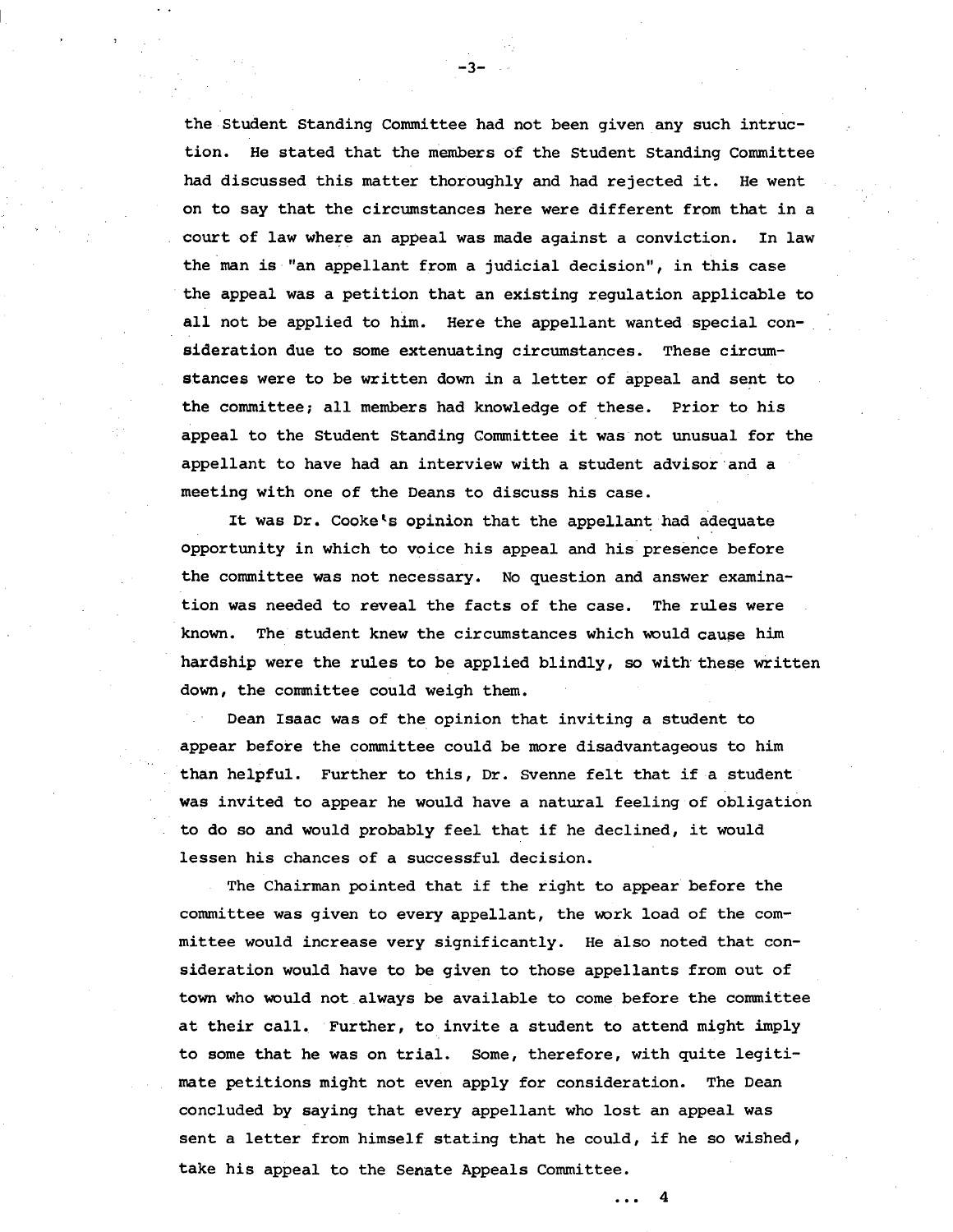Mr. Sutherland suggested that when an unsuccessful appellant received a letter from the committee giving their decision, that it might be of value to say in the letter, the committee had reached its decision by unanimous vote.

-4-

At this point, Dr. Xettner proposed the following motion (Vail) to appear after "Appeals" 3.C. pg.2 of the terms of reference:

"that the appellant and/or his proxy, be invited to be present at the time and place where the Committee on Student Standing is considering his appeal and that he further be instructed that the invitation is not compulsory."

Defeated

4 in favour

#### 6 opposed

Dr. Cooke (Vail) moved:

"that this Executive Committee endorses these terms of reference."

Carried

nem. con.

The following motion was made with regard to the disposition of the terms. Svenne (Cooke):

"that the Executive Committee report to Faculty Council that these terms of reference have been accepted by them and that the Committee seeks the concurrence of Council. "

#### Unanimous

5

 $\ddotsc$ 

Dr. Kettner gave notice that he planned to raise the matter of the appellant appearing before the Student Standing Committee at the next regular Faculty Council meeting.

#### VIII. Disciplinary Unit.

In light of the new discussions in the University Disciplinary Committee, this Committee agreed to defer this item until a later meeting.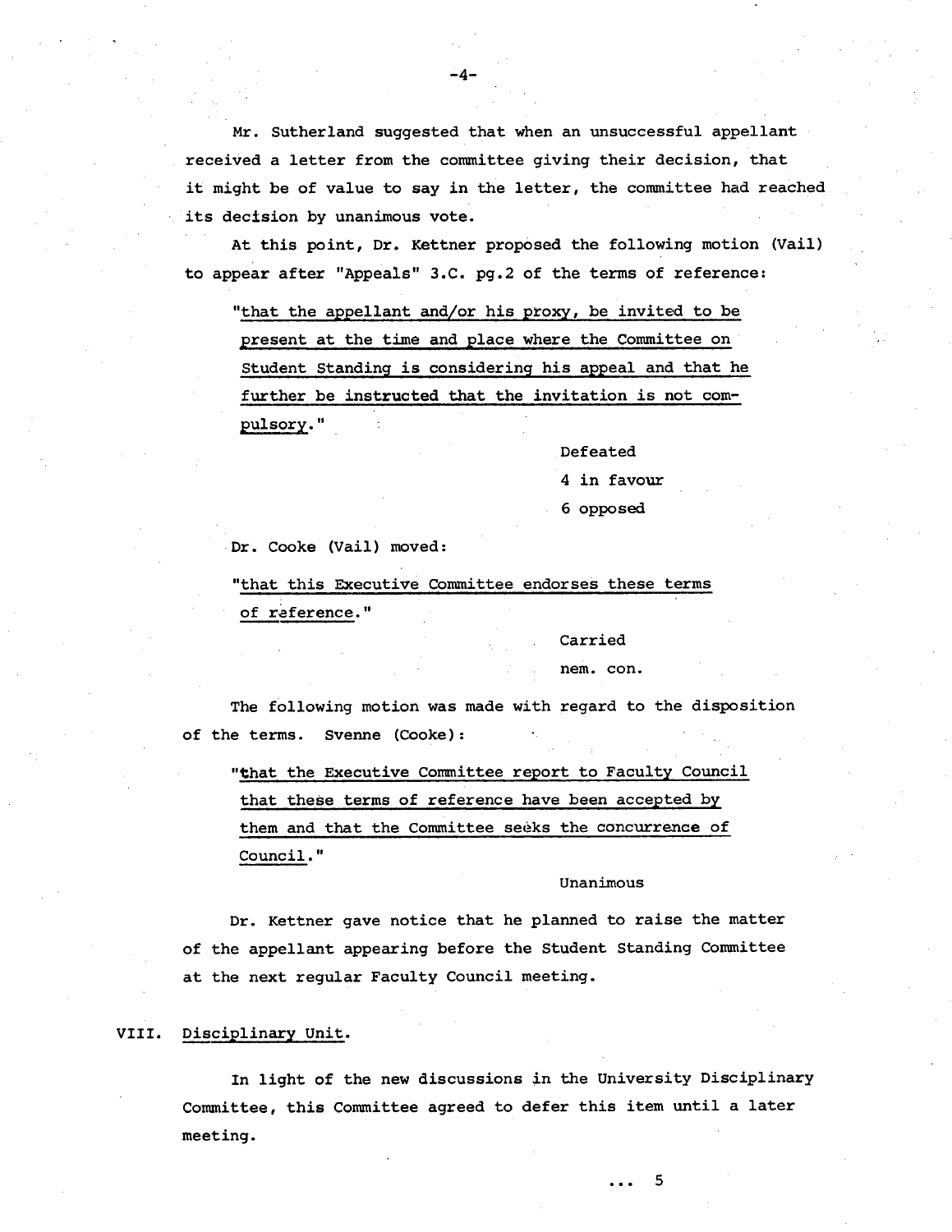## XII. Member of Science Faculty on the Manitoba Research Council.

-5-

Because the function of the Manitoba Research Council was not known to any of the Committee members, it was agreed that the Chairman would write the Council requesting more information on their activities, etc. and report back to the Executive Committee ata later date.

# IX. Festival of Life and Learning.

The Chairman read the letter from the Science Vice-Stick requesting ideas from the Faculty Council members as to possible topics and speakers they might contact regarding the Festival of Life and Learning and Faculty Council's subsequent motion directing the Executive Committee to handle this matter.

After a brief discussion, the Chairman suggested that two volunteers from this Committee collect speakers names and topics from Faculty Council members and forward these on to the students. Agreement to do this was received from Drs. Kettner and Svenne.

### V. Davis Report - Committee on Selection.

The Chairman asked Dean Cooke to speak to this item. Having completed this, Dr. Cooke moved:

# "that the report be accepted by this Committee."

Carried

 $\cdots$  6

With regard to the disposition of the recommendations, the following action was taken:

Recommendation I Dr. Cooke requested that he discuss this recommendation with Dr. Davis, the Chairman of the Selection Committee, before any action was taken and he would report back to the Executive at a later date.

Recommendation II The Committee agreed that a Faculty member of the Department of Statistics should be asked to assist the Faculty in implementing Recommendations II (a), (b), and (c). The Chairman would report back to this Committee at a later date. Recommendation III Because the purpose of Recommendation III (a) could not be seen it was moved by Dr. Isaac (Reid):